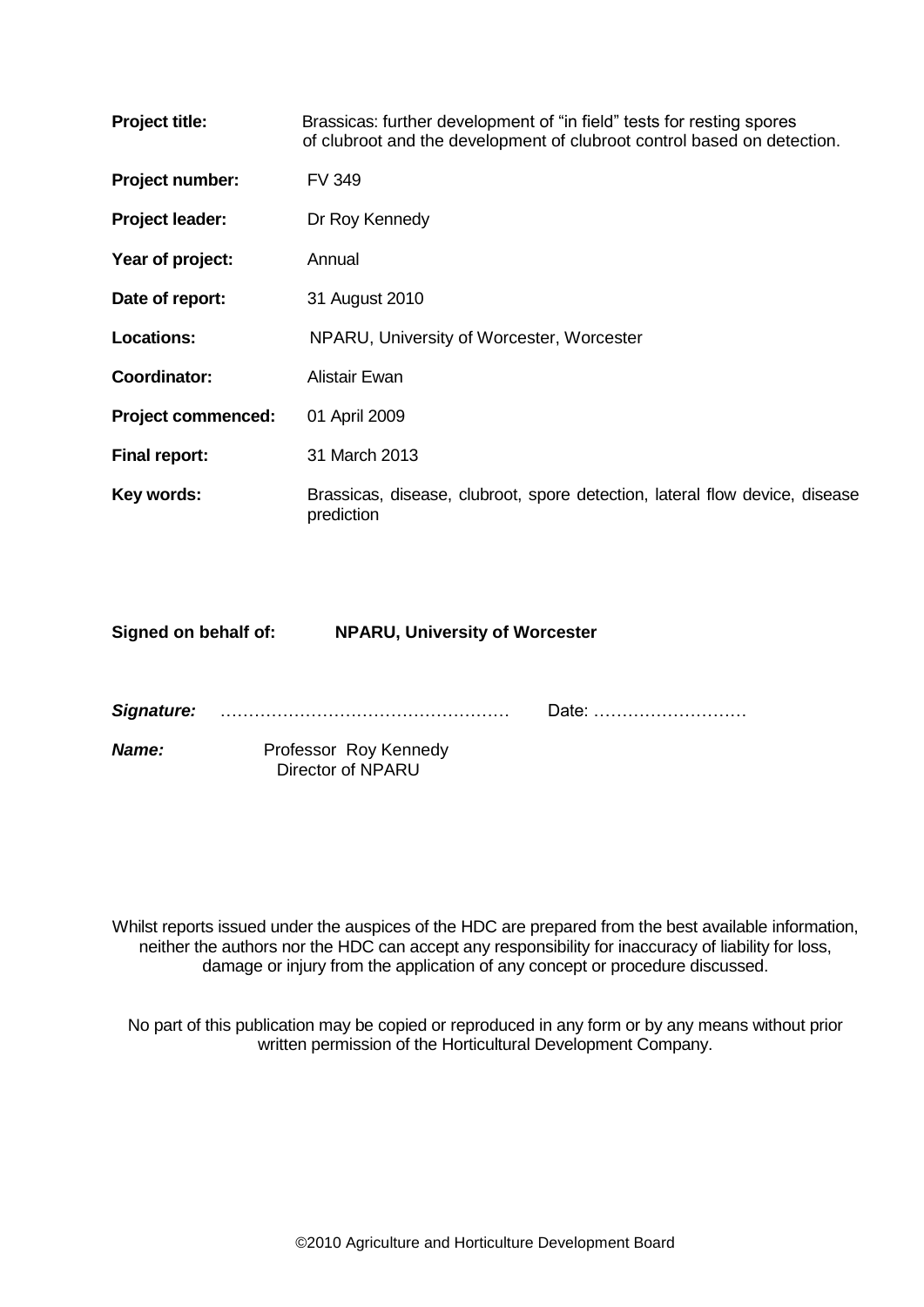The results and conclusions in this report are based on an investigation conducted over a one-year period. The conditions under which the experiments were carried out and the results have been reported in detail and with accuracy. However, because of the biological nature of the work it must be borne in mind that different circumstances and conditions could produce different results. Therefore, care must be taken with interpretation of the results, especially if they are used as the basis for commercial product recommendations.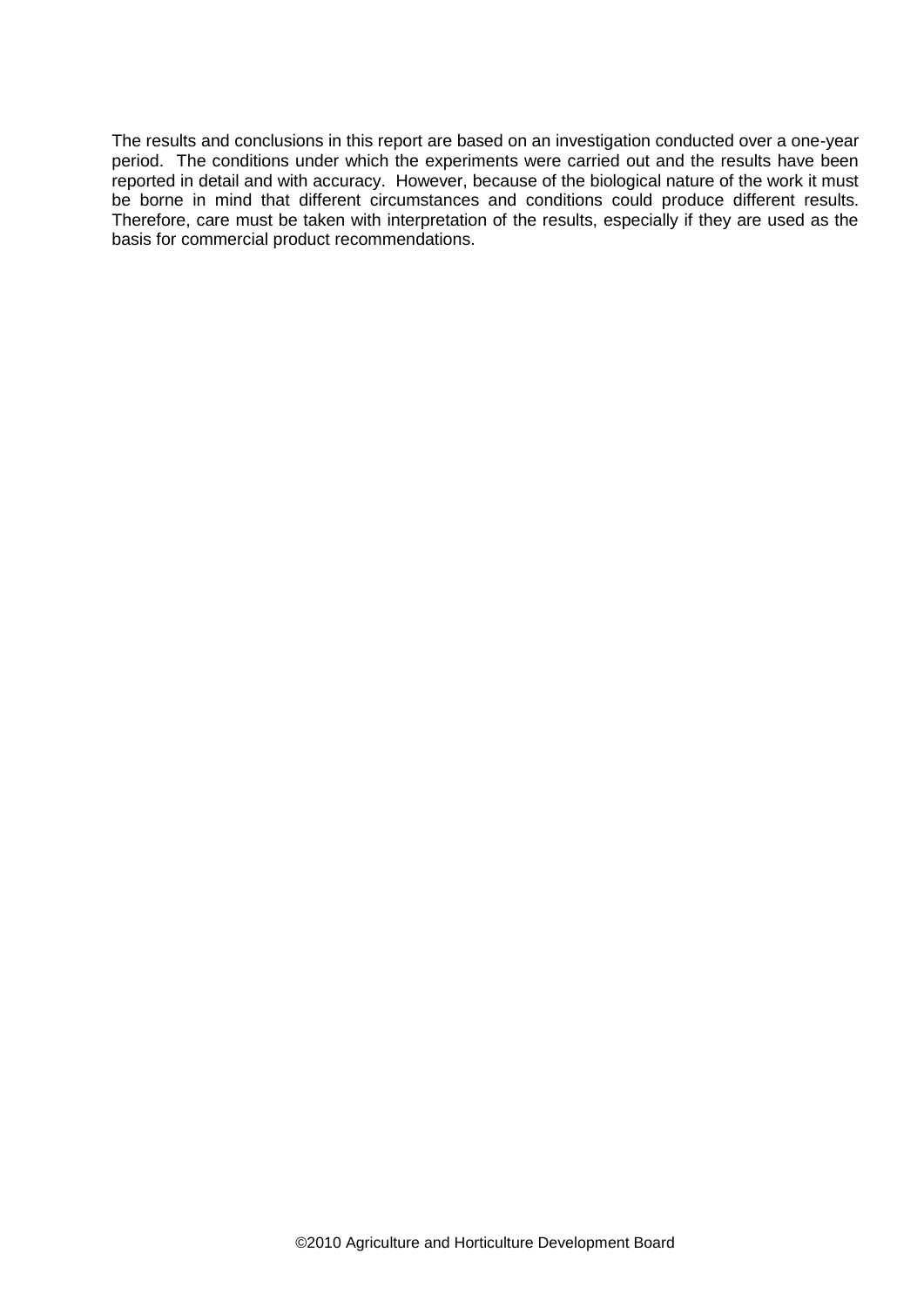## **CONTENTS Page**

| <b>GROWER SUMMARY</b>                                                             |                         |
|-----------------------------------------------------------------------------------|-------------------------|
| Headline                                                                          | 1                       |
| Background and expected deliverables                                              | $\mathbf{1}$            |
| Summary of the project and main conclusions                                       | $\boldsymbol{2}$        |
| <b>Anticipated Financial benefits</b>                                             | $\mathbf{3}$            |
| Action points for growers                                                         | $\overline{4}$          |
| <b>SCIENCE SECTION ONE (FIELD TRIALS)</b>                                         | 5                       |
| <b>BACKGROUND</b>                                                                 | 5                       |
| <b>MATERIALS AND METHODS</b>                                                      | $\mathbf 5$             |
| Soil Nutrient Measurements and physical parameters taken at Crail                 | $\mathbf 5$             |
| <b>Measurement of Environmental Conditions</b>                                    | $\mathbf 5$             |
| Crop and Planting information                                                     | $\,6\,$                 |
| <b>Clubroot Trial Design</b><br>Field Plantings and treatment application methods | $\,6$<br>$\overline{7}$ |
| <b>Clubroot Gall assessment</b>                                                   | 8                       |
| Determination of clubroot resting spore concentration in soil using               |                         |
| molecular methods                                                                 | 8                       |
| Extraction of DNA from soils                                                      | 8                       |
| Preparation of DNA sample extracts for PCR                                        | $\bf 8$                 |
| <b>RESULTS</b>                                                                    | $\boldsymbol{9}$        |
| Numbers of clubroot galls recorded in Limex treated plots                         | 9                       |
| Estimation of pH and calcium levels in Limex treated W plots at Crail 2009        | 10                      |
| Estimation of clubroot concentration in Limex treated W and Y plots at Crail 2009 | 12                      |
| Marketable Yield of Broccoli in W and Y plots at Crail 2009                       | 13                      |
| Conclusion                                                                        | 14                      |
| <b>SCIENCE SECTION TWO (Laboratory clubroot Test Development)</b>                 | 15                      |
| <b>BACKGROUND</b>                                                                 | 15                      |
| Production of new Plasmodiophora brassicae antibody conjugates                    | 15                      |
| Method                                                                            | 15                      |
| <b>Results</b>                                                                    | 16                      |
| Conclusion                                                                        | 17                      |
| <b>Investigation of LFD test line stability</b>                                   | 17                      |
| Method                                                                            | 17                      |
| <b>Results</b>                                                                    | 18                      |
| Conclusion                                                                        | 19                      |
| <b>REFERENCES</b>                                                                 | 20                      |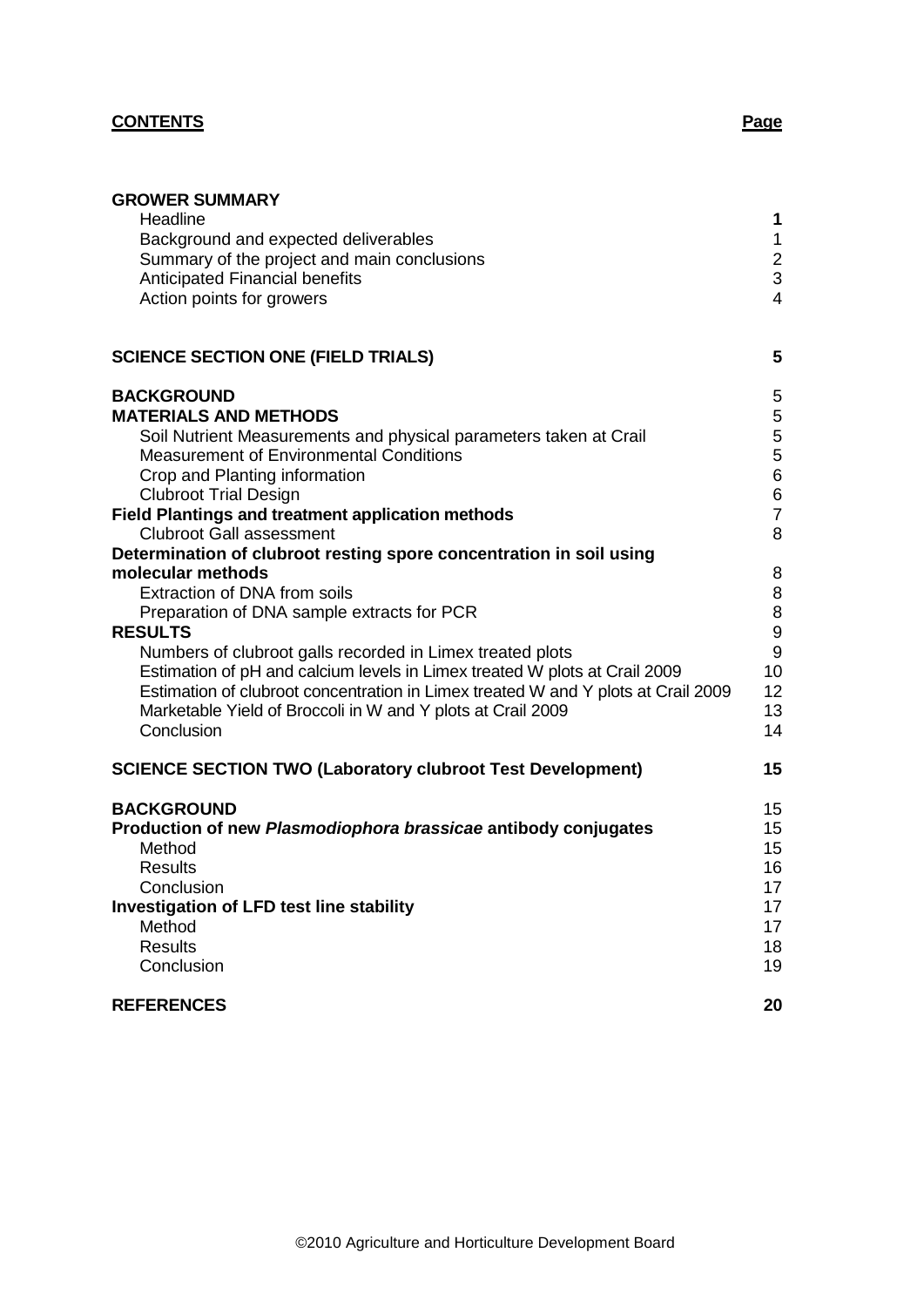# **FV 349: Brassicas: further development of "in field" tests for resting spores of clubroot and the development of clubroot control based on detection**

## **Grower Summary**

## **Headline**

Limex applied at 7.5 – 10 tonnes Limex/ha controlled clubroot in broccoli crops planted on heavily infected land and resulted in higher levels of marketable yield.

## **Background and expected deliverables**

Brassica crops are of high economic importance in the United Kingdom. One of the main diseases affecting Brassica crops is clubroot, caused by the soil-borne organism *Plasmodiophora brassicae*. Mild clubroot infections lead to slowed growth and delayed harvesting. Severe infections result in total crop failure. Infection is easily recognisable by the swelling of the root tissue causing galls and club shaped structures. Clubroot resting spores are capable of inducing disease in vegetable Brassica crops years after initial infestation.

Once the soil has been contaminated, clubroot spores remain viable for up to 18 years. In the past, information on whether clubroot is present or absent in the soil has been difficult to obtain because the traditional methods cannot detect low levels of clubroot in soils. These methods were based on using the reaction of bait plants. However, large numbers of plants were required in these tests if small amounts of clubroot were to be detected. With the development of new detection methods based on molecular approaches, the presence or absence of clubroot can be determined in most soil samples. These tests are laboratory based and require a high degree of precision by the operator.

However, a competitive lateral flow device for rapid testing and detection of clubroot resting spores in the field has been developed. The device was clearly able to detect clubroot spores at close to epidemiological significant levels (10,000 spores/gram of soil). The device can be optimised for use in soil (for field growers) and in water based systems such as reservoirs and irrigation lines (for vegetable Brassica propagators). The accuracy of the test device can be increased if used in conjunction with a lateral flow reader device. This means that it could detect clubroot at very low levels.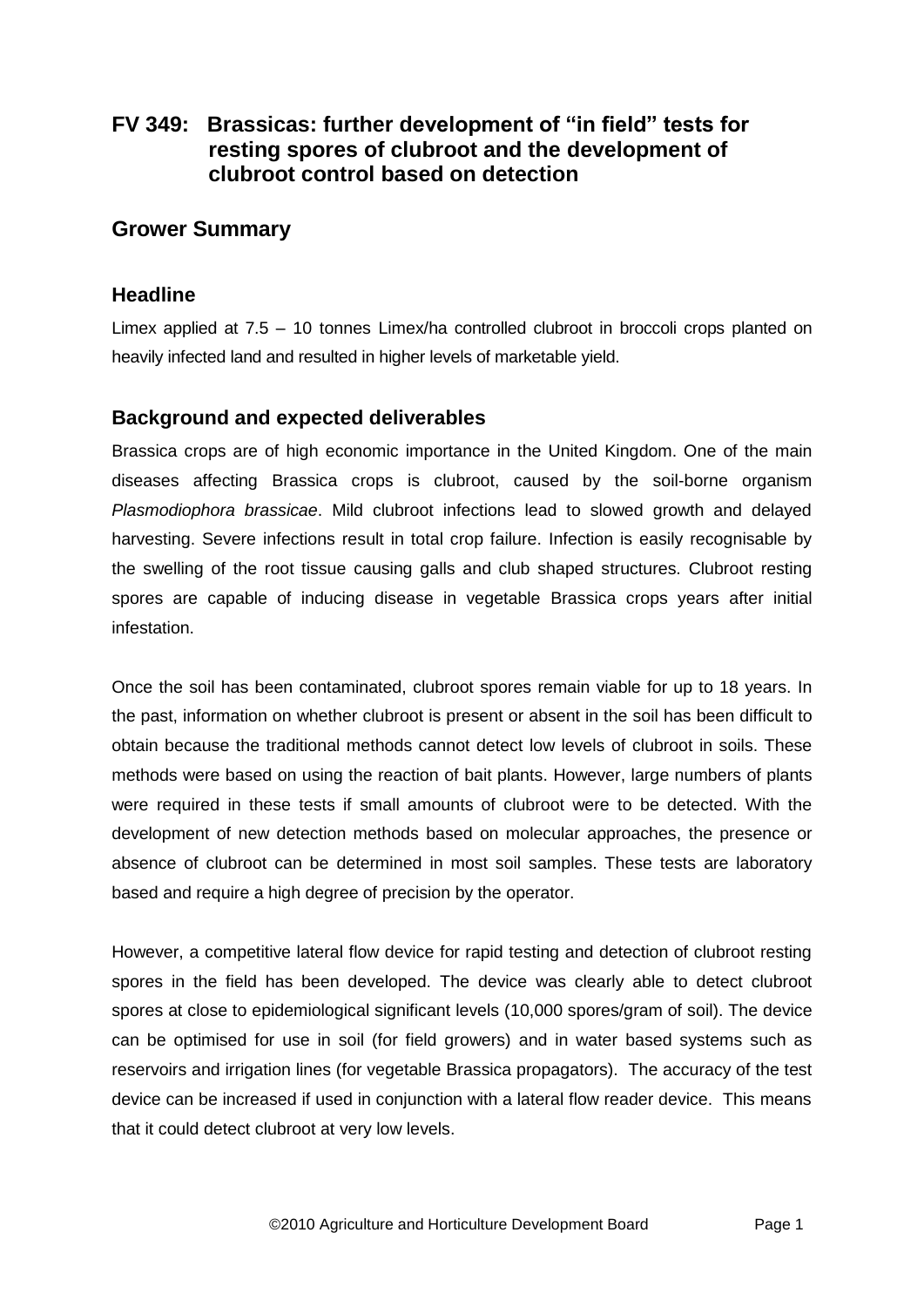Determining the number of clubroot resting spores in a soil test (either molecular or lateral flow based detection) would be an essential component if control regimes for clubroot were to be successfully developed. Cyazofamid (Ranman) and fluazinam (Shirlan) which are approved for disease control in potato crops have been demonstrated to have some potential for controlling clubroot in the field. However, neither are currently approved for clubroot control in vegetable Brassicas as their efficacy has not yet been demonstrated. Alternative control measures are still urgently needed.

The expected deliverables from this project are:

- Better detection of clubroot in the field before planting the crop.
- Detection tests which can be used "in field" to determine the level of risk to the vegetable Brassica crop posed by clubroot.
- Investigation of alternative products for clubroot control in the field.
- Investigation of the economics of Brassica production under different levels of clubroot risk.

## **Summary of the project and main conclusions**

## **Year One**

## *Detection Tests*

A competitive lateral flow has been reconstituted which can determine resting spore numbers in the liquid phase. Visual discrimination is limited to determining resting spore presence when in excess of 10,000 resting spores/ml. Quantitative measurement of resting spore numbers is possible using an electronic reader, in conjunction with a standard curve. However, the current test is limited by the instability of the test line antigen. This means that the test results could change depending on when the tests were used. Studies currently in progress are looking to resolve this problem. The development of an alternative protocol for the test which incorporates a *P. brassicae* polyclonal antibody (PAb) at the test line has enabled a detection sensitivity comparable to that observed with the competitive lateral flow. However, in the soil, this approach has yet to prove effective. An innovative procedure to extract resting spores directly from soil is currently being investigated and incorporated within the lateral flow system to allow soil analysis to be carried out in the field.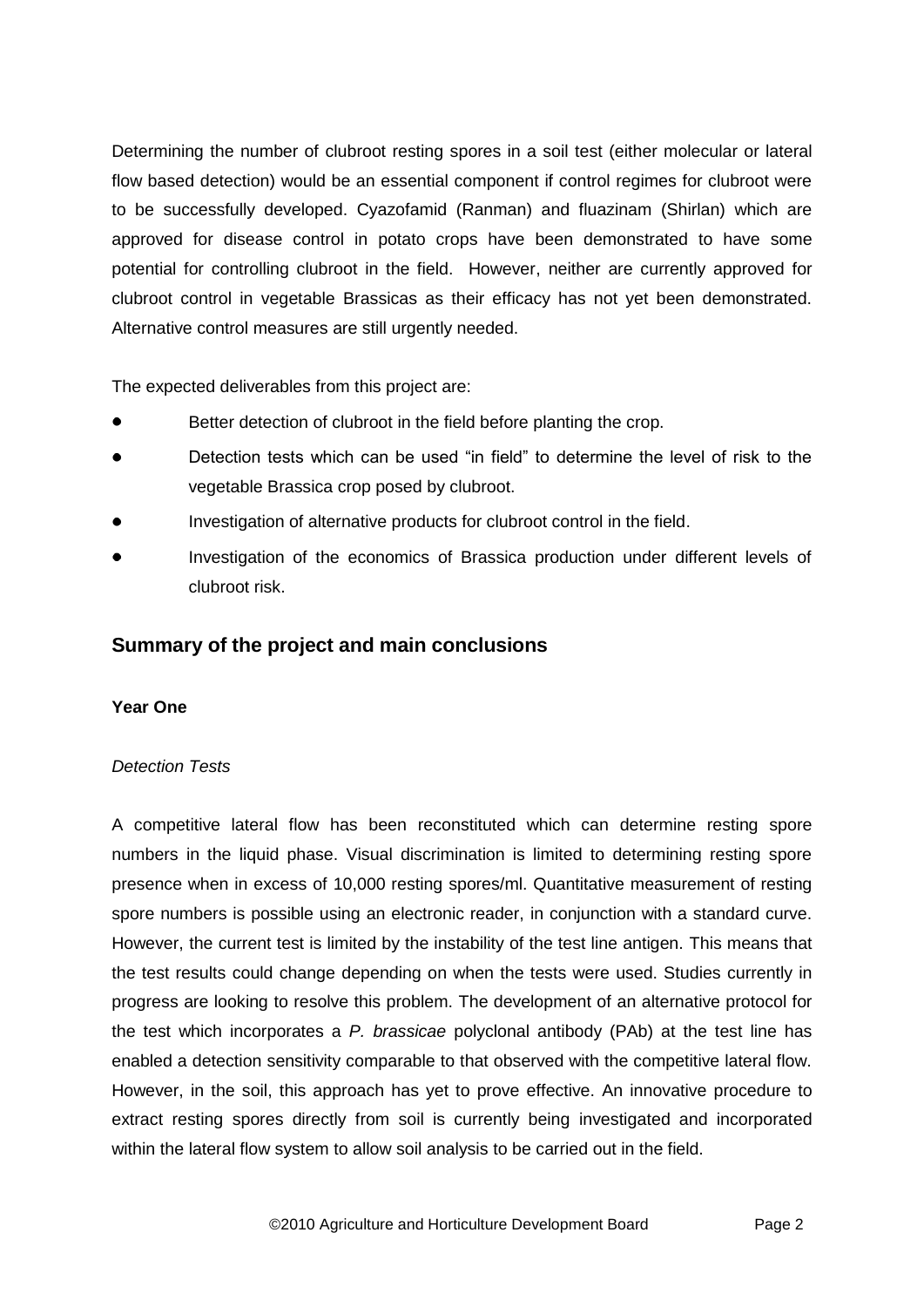### *Field Trials for Clubroot Control*

The results of field trials at Crail (East of Scotland Growers) in 2009 demonstrated that Limex can be used to control clubroot in heavily infested land while maintaining marketable yields of broccoli crops. This was because the plots treated with Limex reduced the clubroot gall formation compared with the untreated plots. The optimum application rate was observed between 7.5 – 10 tonnes of Limex/ha (Figure 1) although this would need to be confirmed in additional trials located in other production areas.



**Figure 1:** Marketable yield of broccoli grown in heavily clubroot infested soil at Crail 2009 treated with Limex

However, there was no effect of Limex on clubroot resting spore content of plots in comparison to untreated plots. Clubroot numbers in all plots decreased after transplanting before increasing towards the end of the growing season at harvest. The results suggest that the clubroot could possibly be migrating between plots. Limex treated plots had higher amounts of clubroot present during November 2009 (end of the trial period) in comparison to untreated control plots. Overall, the clubroot content in the plots increased over time from the time of planting to the time of harvest in October/November 2009.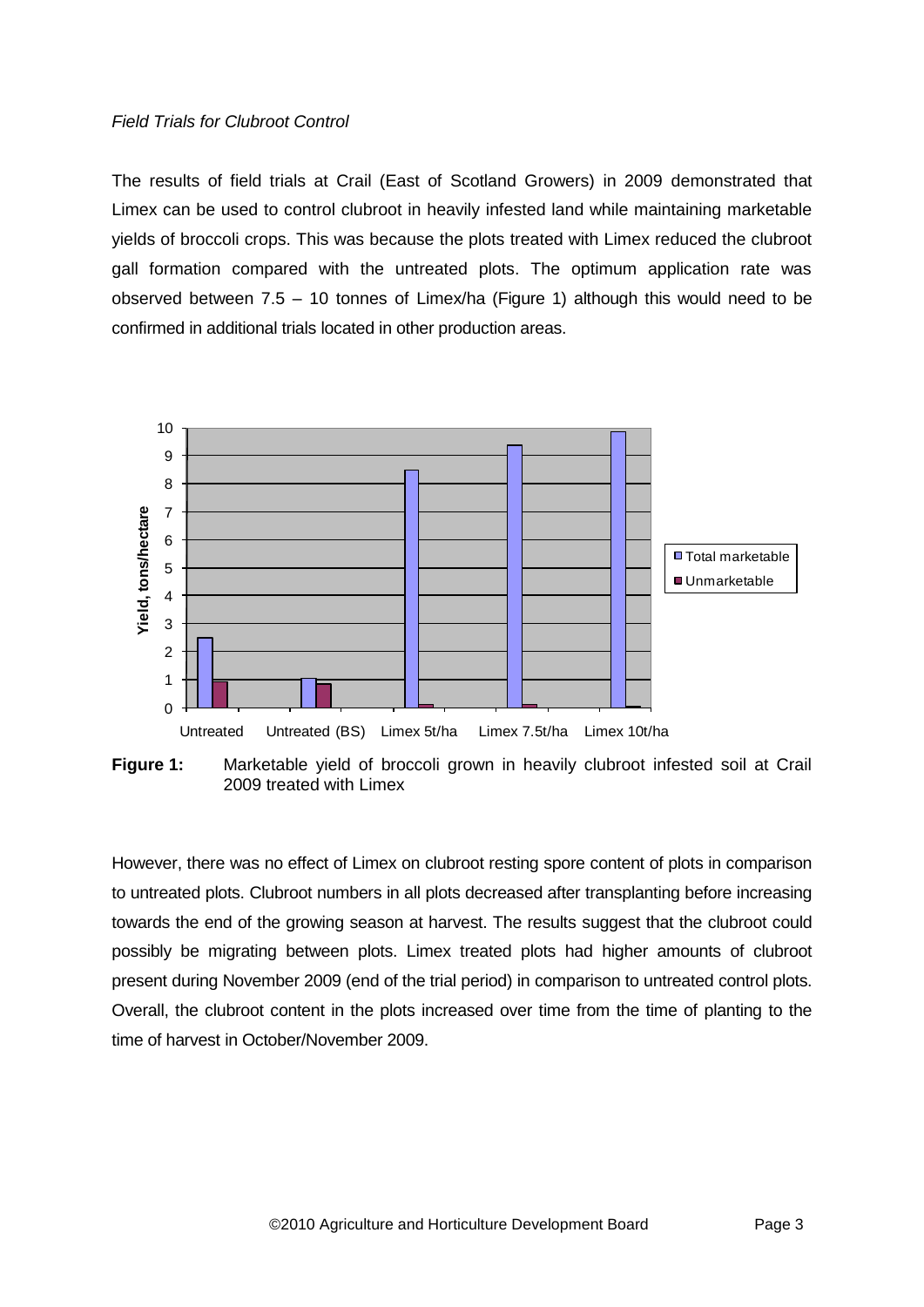# **Anticipated practical and financial benefit**

- The use of the detection tests for risk assessment for clubroot will improve the control of this pathogen.
- More information will be available on the appropriate timing and rate of Limex for clubroot control with different planting dates and in different soils in the next year of the project.

# **Action points for growers**

Specific action points for growers at this stage in the project include:

- Growers can use laboratory molecular tests for clubroot to determine the initial risk from the pathogen in fields until the "on site" test is available.
- Limex can be used to control clubroot in affected land. However, it will not reduce clubroot risk in subsequent seasons.
- The optimum level of Limex required for clubroot control appears to be 7.5 10 tonnes of Limex/ha.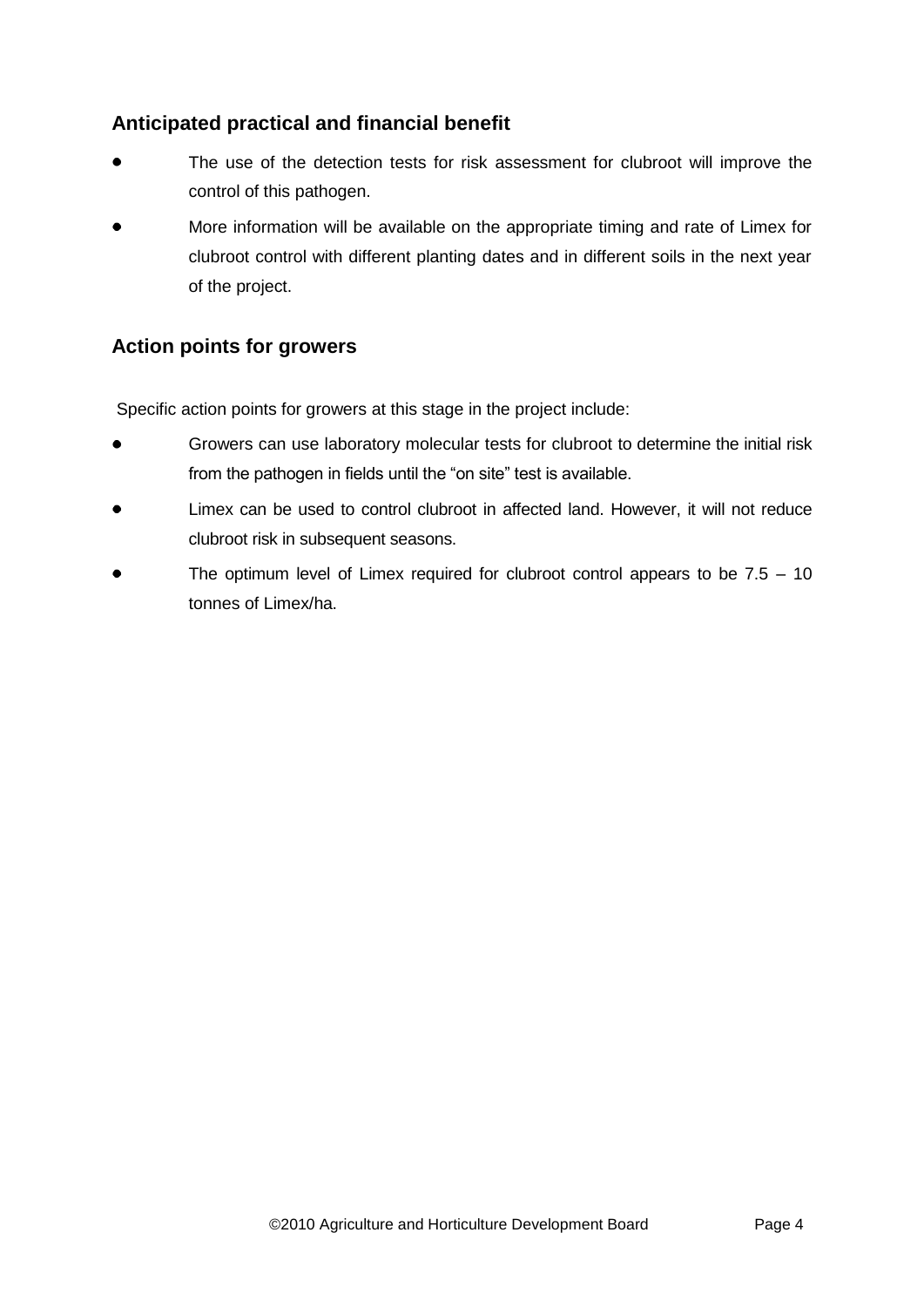# **Science Section One (Field Trials)**

### **BACKGROUND**

Clubroot caused by the fungus *Plasmodiophora brassicae* Woronin is one of the most important plant pathogens of cultivated cruciferous crops world-wide. Traditional control measures include improving drainage, liming to raise soil pH and rotation of susceptible crops with non-cruciferous crops. Other treatments tested include partial soil sterilisation, pre-planting incorporation of fungicides into soil and fungicide treatment of transplant roots or plant-raising modules.

Mild clubroot infections lead to slowed growth, lack of uniformity in crops, delayed harvesting and yield loss. Severe infections result in total crop failure. Once soil has been contaminated spores remain viable for up to 18 years. Information on the presence or absence of clubroot in soils has been difficult to obtain because traditional methods could not detect low levels of clubroot in soils. These methods were based on using the reaction of bait plants however large numbers of plants were required in these tests if small amounts of clubroot were to be detected. With the development of new detection methods based on molecular approaches the presence or absence of clubroot can be determined in most soil samples. These tests are laboratory based but require a high degree of precision by the operator.

### **MATERIALS & METHODS**

### **Soil Nutrient Measurements and physical parameters taken at Crail**

The following measurements were taken at the site over the course of the trial:

- 1) pH of sampled soil
- 2) Moisture content (taken by drying samples)
- 3) Exchangeable calcium
- 4) Exchangeable magnesium
- 5) Chloride and sulphate content

### **Measurement of Environmental Conditions**

Measurements of temperature, humidity, leaf surface wetness and rainfall were collected at 30 min intervals from when the logger was sited in the vegetable Brassica crop using a SKYE Datahog II 7 channel logger. Measurements were collected by GSM portable phone Link (Skye Instruments Ltd, Llandrindod Wells, Powys). The logger was powered by a 12 V battery. Moisture content, exchangeable calcium, exchangeable magnesium, chloride and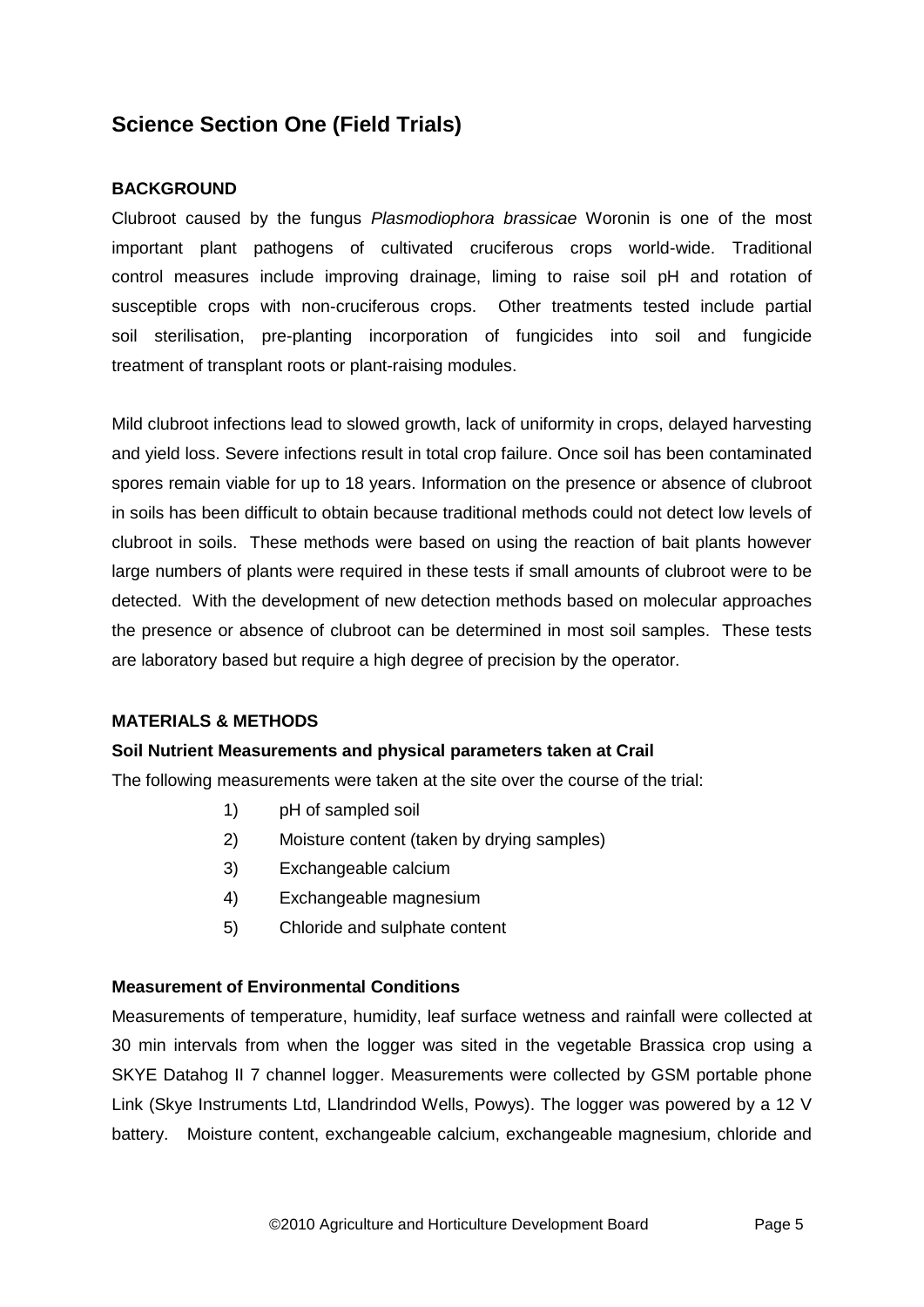sulphate content were taken from soil samples collected during the trial period from each plot.

## **Crop and Planting information**

Initial dry weight in t/ha whole plant except fibrous roots was taken at planting. The fertilizer and crop protection inputs for the crop were as for commercially produced crops in adjacent fields.

## **Clubroot Trial Design**

Two clubroot areas (Block W and Y) were used in at the Crail trial site. In initial tests these areas had different levels of clubroot resting spore contamination.

|              |              |                         | W            |                   |              |  |
|--------------|--------------|-------------------------|--------------|-------------------|--------------|--|
| H            | $-L1$        | $\overline{\mathbf{u}}$ | L3           | $\blacksquare$ SI | $\mathbf U$  |  |
| G            | L2           | L3                      | SI           | L1                | L3           |  |
| F            | SI           | L1                      | L2           | $\mathbf U$       | L1           |  |
| _ ∈          | L3           | $-L2$                   | $-L1$        | L3                | L2           |  |
| D            | $\mathbf U$  | $\mathbf{s}$            | $\mathbf U$  | L2                | $\mathbf{S}$ |  |
| $\mathbf{C}$ | L2           | L3                      | SI           | $\mathsf{U}$      | L1           |  |
|              | $\mathbf{1}$ | $\mathbf{2}$            | $\mathbf{3}$ | $\overline{4}$    | $\mathbf 5$  |  |

**Area W**

**Treatments (Block W) L1 = Limex 7.5 tons/ha L2 = Limex 10 tons/ha L3 = Limex 12.5 tons/ha**

**Figure 2:** Randomisation of Limex treatments in Block W at Crail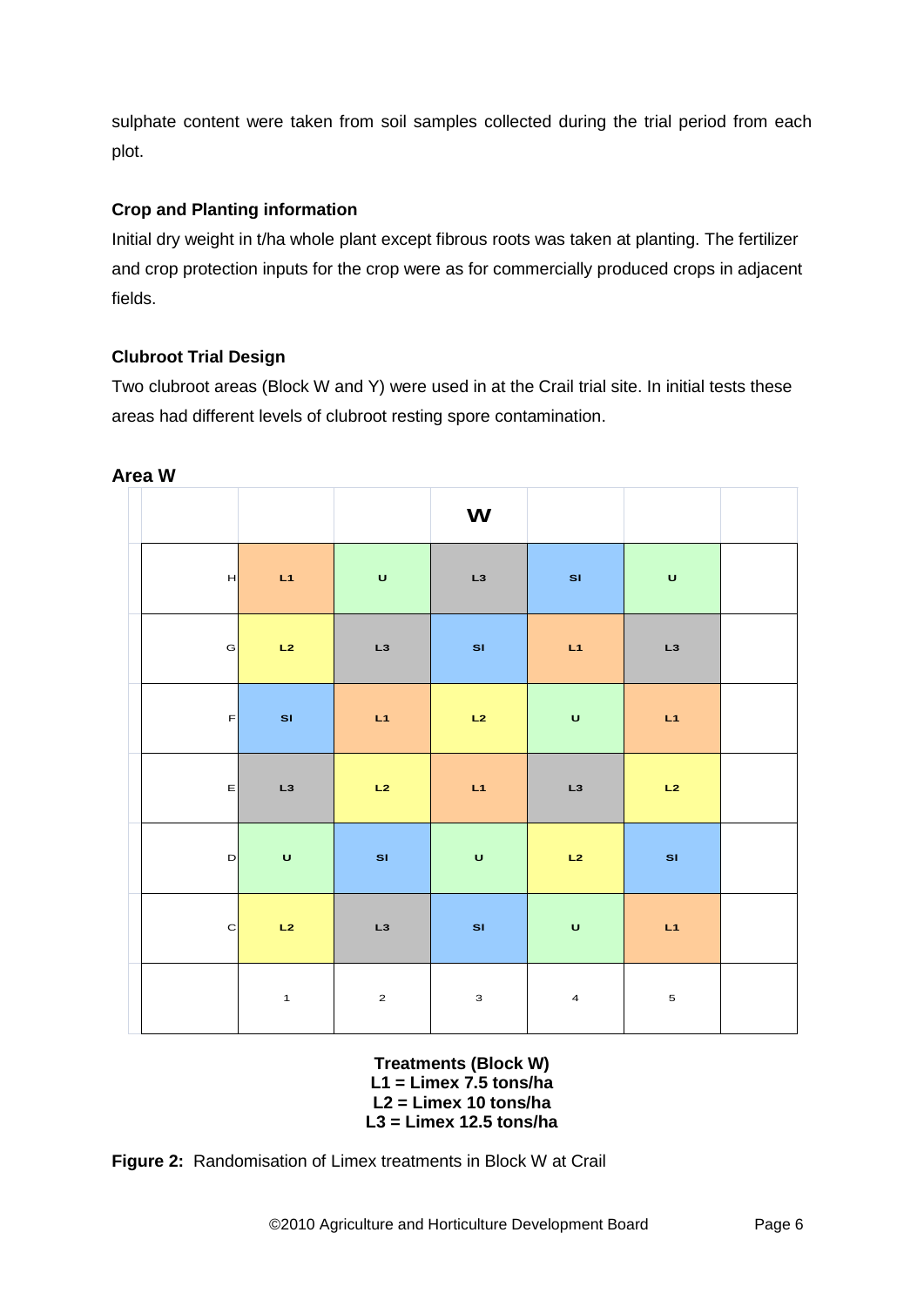|              |                                                                                                            |             | Y            |                                                                                                            |              |  |
|--------------|------------------------------------------------------------------------------------------------------------|-------------|--------------|------------------------------------------------------------------------------------------------------------|--------------|--|
| H            | $-L1$                                                                                                      | L3          | $\mathsf{U}$ | L2                                                                                                         | SI           |  |
| $\mathsf{G}$ | $\mathsf{U}% _{T}=\mathsf{U}_{T}\!\left( a,b\right) ,\ \mathsf{U}_{T}=\mathsf{U}_{T}\!\left( a,b\right) ,$ | SI          | L1           | L3                                                                                                         | L2           |  |
| F            | L3                                                                                                         | L2          | L3           | SI                                                                                                         | L1           |  |
| E            | SI                                                                                                         | $\mathbf U$ | L2           | $\mathsf{U}% _{T}=\mathsf{U}_{T}\!\left( a,b\right) ,\ \mathsf{U}_{T}=\mathsf{U}_{T}\!\left( a,b\right) ,$ | L3           |  |
| D            | L2                                                                                                         | L1          | SI           | L1                                                                                                         | $\mathsf{U}$ |  |
| c            | $-L1$                                                                                                      | $\mathbf U$ | L3           | SI                                                                                                         | L2           |  |
|              | $\mathbf{1}$                                                                                               | $\mathbf 2$ | $\mathbf{3}$ | $\overline{4}$                                                                                             | $\mathbf 5$  |  |

## **Area Y**

**Treatments (Block Y) L1 = Limex 5 tons/ha L2 = Limex 7.5 tons/ha L3 = Limex 10 tons/ha**

**Figure 3:** Randomisation of Limex treatments in Block Y at Crail

## **Field Plantings and treatment application methods**

Field planting took place on 4 June 2009 and each plot of  $10m^2$  comprised of five beds of 10 metre length, with three rows per bed, and plants spaced at 44cm. Limex treatments were applied by hand on 16 June 2009 and after mechanical incorporation commercially raised broccoli cultivar Parthanon was planted on 25 June 2009.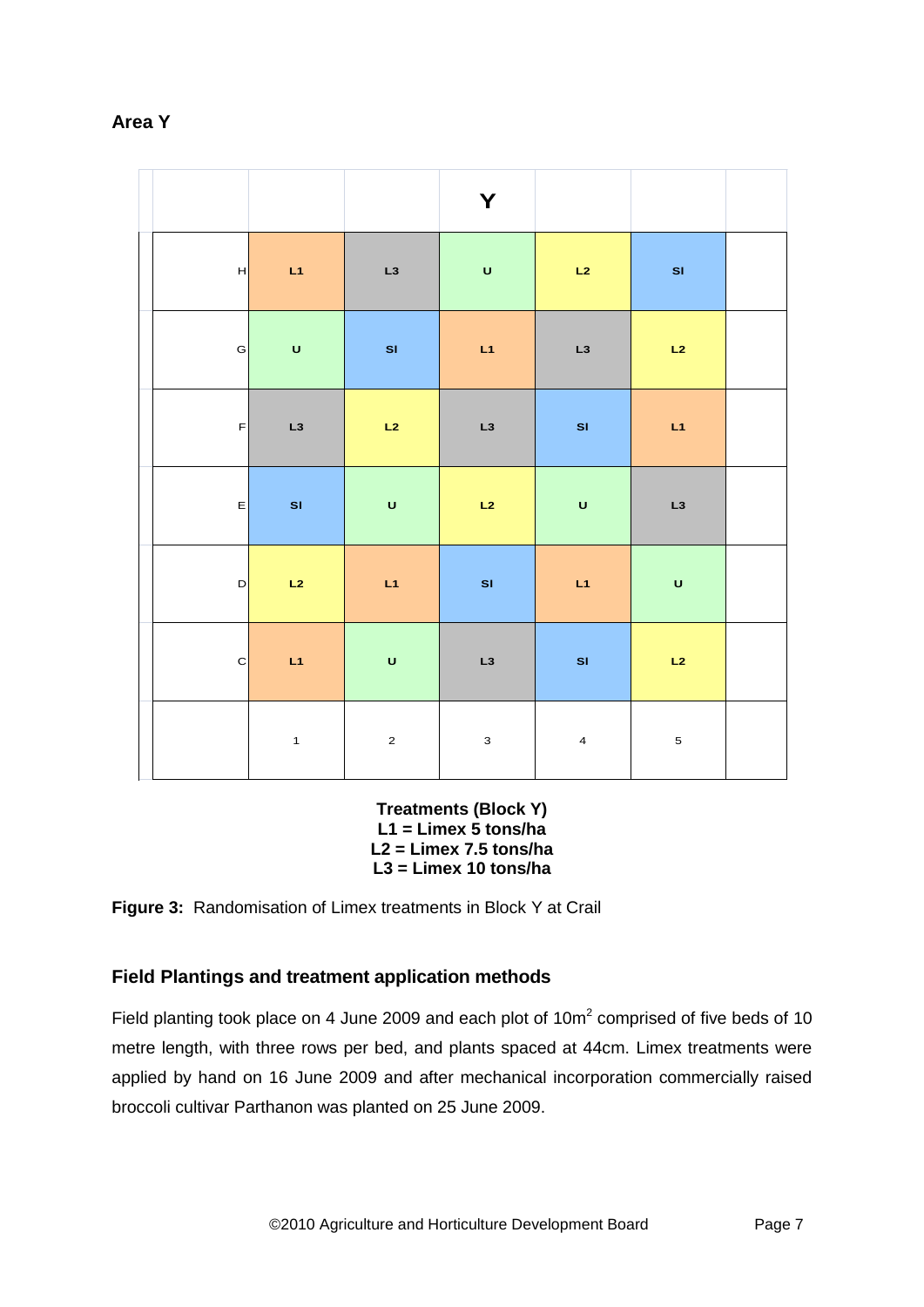### **Clubroot Gall assessment**

The numbers of clubroot galls were assessed at two sampling periods after transplanting in each trial plot. The numbers of clubroot galls, on two plants per plot, were counted on roots. Plants were chosen at random from each treated area of each plot.

# **Determination of clubroot resting spore concentration in soil using molecular methods**

## *Extraction of DNA from soils*

Employing a MOBiol UltraClean Soil DNA Isolation kit 0.3g of each control and artificially infested soil type was processed according to manufacturers instructions (MoBio Laboratories, POBox 606 Solana Beach, California). To maximise DNA isolation yields the alternative protocol, as described in the MOBiol UltraClean Soil DNA Isolation kit product guidelines, was followed. For each sample, the collected DNA was in a total volume of 50µl S5 buffer. A 10µl aliquot of each DNA soil sample extract was retained and stored at -20°C. Of the remaining 40µl DNA volume, samples were divided in to 2x 20µl lots. One of these aliquots was processed using a method supplied by Dr R. Faggian (DPI, Australia) whilst a QIAquick PCR Purification Kit (Cat. No. 28106) was employed for the remaining 20µl aliquot

### *Preparation of DNA sample extracts for PCR*

A 5µl volume of isolated DNA from a soil sample extract was mixed with 15µl of PCR Master Mix (11.35µl H2O, 2.5µ PCR buffer 10x, 0.75µl 50mg (1.5mM) Mg, 0.2µl DNTP, 0.2µL DNase) and 30ng of *P. brassicae* specific primers (Faggian et al., 1999). A negative control of molecular grade water + PCR Master mix and Primers was included. Employing a hybrid PCR thermal cycler machine the production of sample amplicon products (amplified specific sequence of sample DNA) was produced and, if present, visualised by agarose gel separation. A 2.5% Metaphor gels was used and, for each PCR sample product, 8µl was mixed and loaded with 3µl of Xylene cyanol buffer. A molecular weight marker was applied to the gel at 1µl sample volume. In a continuous ethidium bromide buffer electrophoretic separation of sample components was at 150v for 25 mins was achieved. The fluorescent yield of ethidium bromide - DNA amplicon complex was determined using a transilluminator, emitting light at 302nm, and a photographic image recorded.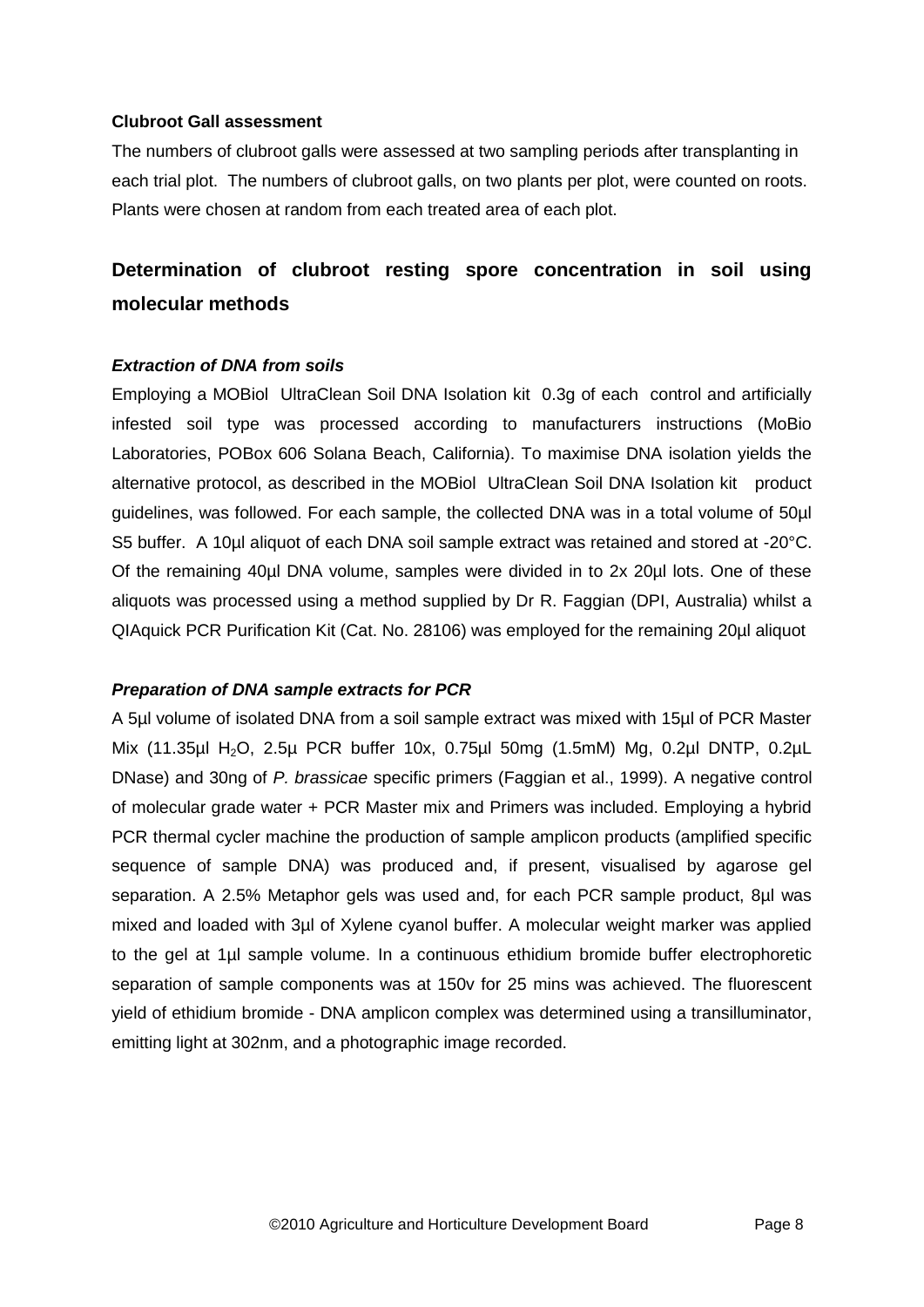#### **RESULTS**

#### **Numbers of clubroot galls recorded in Limex treated plots**

The results in Figure 4 show the number of clubroot galls on plants 8 weeks after transplanting. Galls were counted and means calculated from the results per plant in each treatment. There were very few differences in the numbers of clubroot galls in each treatment. Less than 10 clubroot galls per treatment were observed on plants. Lower numbers of clubroot galls were observed on Plot Y (Figure 4B) in comparison to Plot W (Figure 4A) regardless of Limex treatment. The numbers of visible clubroot galls in plots at Crail 11 weeks after transplanting is shown in Figure 5. Numbers of visible galls increased to approximately 90 in untreated plots. However plots treated with Limex showed reduced numbers of galls present on roots.



**Figure 4:** Mean number of clubroot galls per treatment 8 weeks after transplanting in A) W plots and B) Y plots at Crail 2009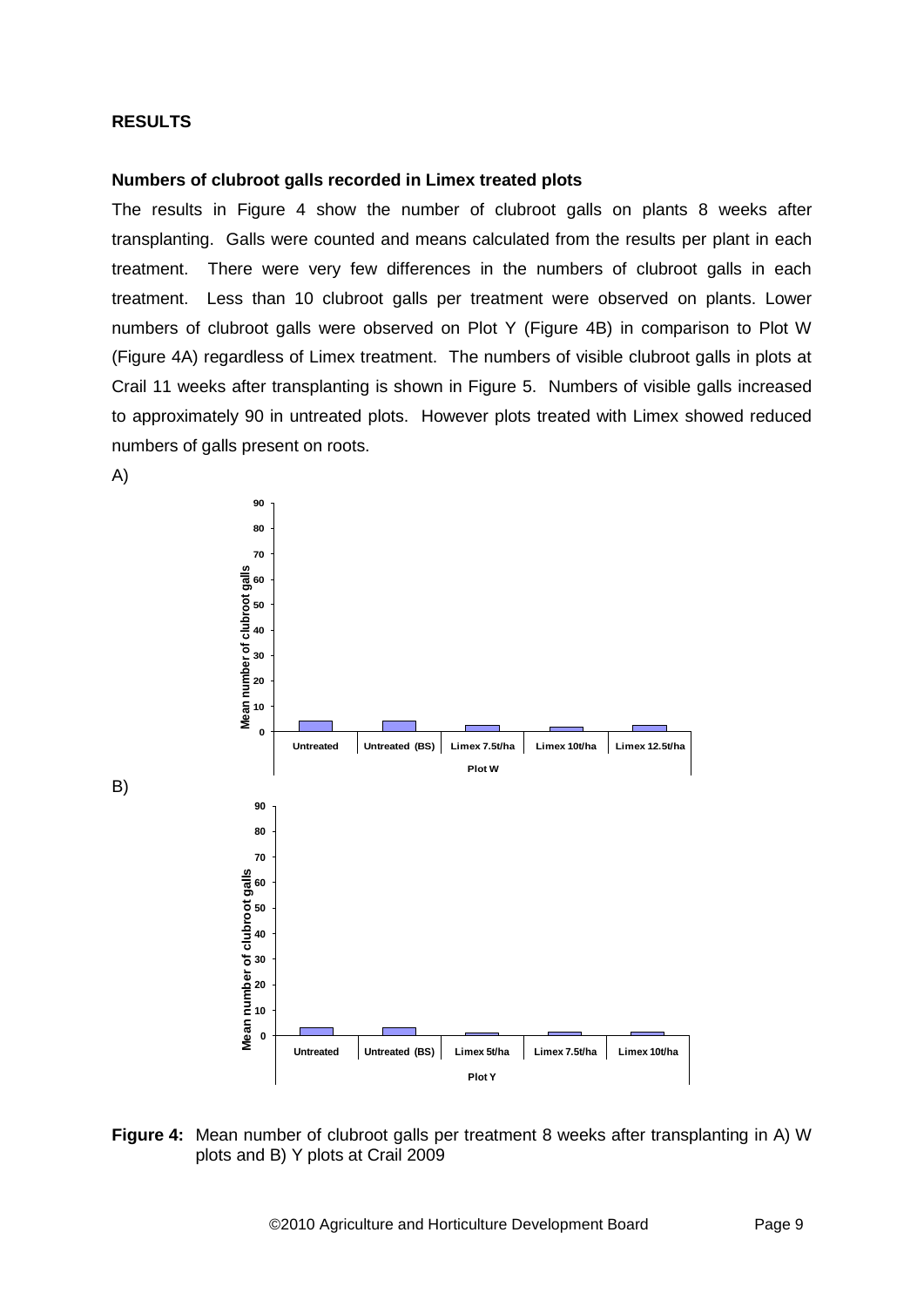The results show that there was lower clubroot gall formation in treatments where Limex had been applied regardless of application rate 8 weeks after transplanting in comparison to untreated control areas. Untreated areas had fewer than ten galls per treatment with Limex treated areas having approximately half this number.



**Figure 5:** Mean number of clubroot galls per treatment 11 weeks after transplanting in W plots only at Crail 2009

However eleven weeks after transplanting (Figure 5) the number of clubroot galls in untreated plots had risen to approximately 90. Lower numbers were observed in Limex treated plots especially those treated with 10 and 12.5 tons ha<sup>-1</sup> of Limex. Lower numbers of clubroot galls were recorded in Y plots but with the same overall pattern (data not presented).

## **Estimation of pH and calcium levels in Limex treated W plots at Crail 2009**

Analysis was carried out on W treated plots only. These plots had the highest levels of Limex applied indicating that trends in W treated plots would also apply to those plots in Y treated areas. The effect Limex on pH of W plots at Crail is shown in Figure 6. The results indicated that Limex has an impact on pH of the soil over longer periods of time and certainly over the life of the crop. The pH in untreated areas was consistently lower than that observed in areas treated with Limex regardless of the rate applied. The calcium concentrations found in plots within the W area are shown in Figure 7.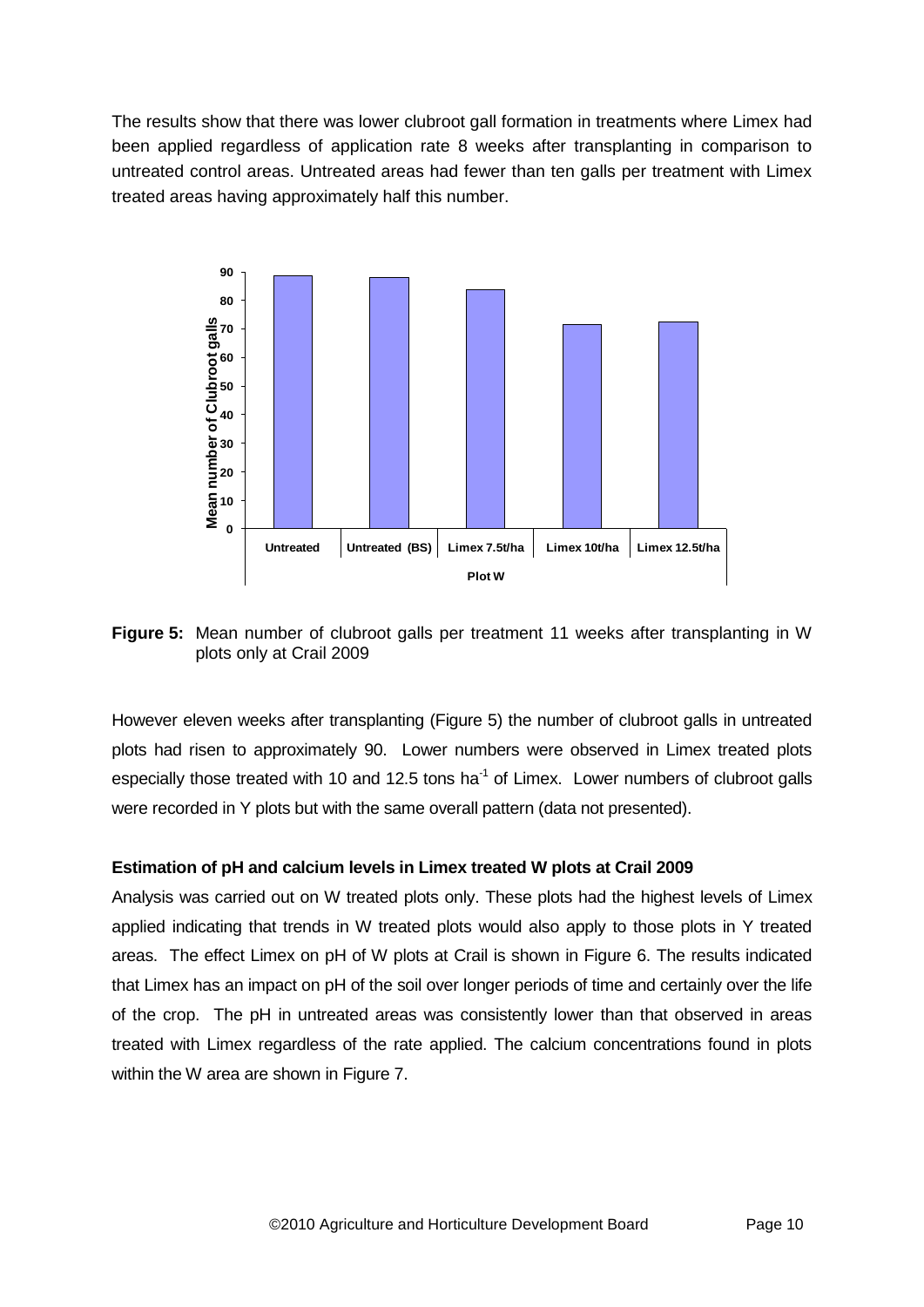

**Figure 6:** pH values in W plots at Crail 2009 after application in June

All Limex rates increased the calcium concentrations in soils over the duration of the trial regardless of rate applied. Untreated plots had consistently lower levels of calcium in the soil.



**Figure 7:** Calcium concentration (meq 100 g Ca<sup>-1</sup>) values in W plots at Crail 2009 after application in June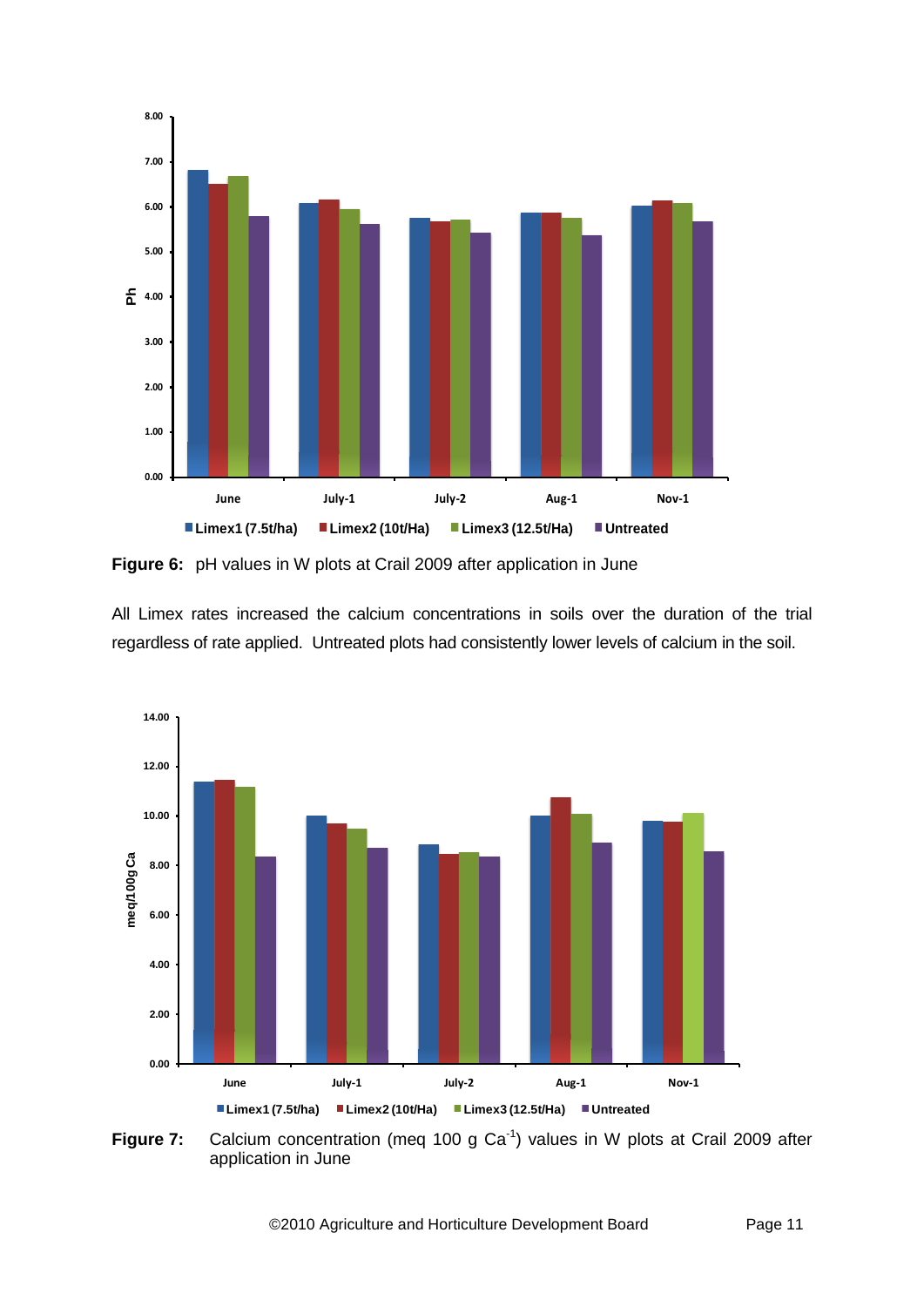#### **Estimation of clubroot concentration in Limex treated W and Y plots at Crail 2009**

Levels of clubroot detected within field plots during the trial period are shown in Figure 8 (W plots) and 9 (Y Plots). Results were expressed in relation to clubroot resting spore number. There was no effect of Limex on clubroot content of plots treated with Limex in comparison to untreated plots. Clubroot numbers in plots decreased after transplanting but increased towards the end of the growing season at harvest. The results suggest that there is the possibility of migration of clubroot between plots. Limex treated plots had higher amounts of clubroot present during November 2009 in comparison to untreated control plots. Limex treated W plots had higher numbers of plants and root material present during November 2009 in comparison to untreated plots. Overall clubroot content in plots increased from that observed at time of planting until harvest during October/November 2009.



**Figure 8:** Clubroot concentration in W plots at Crail 2009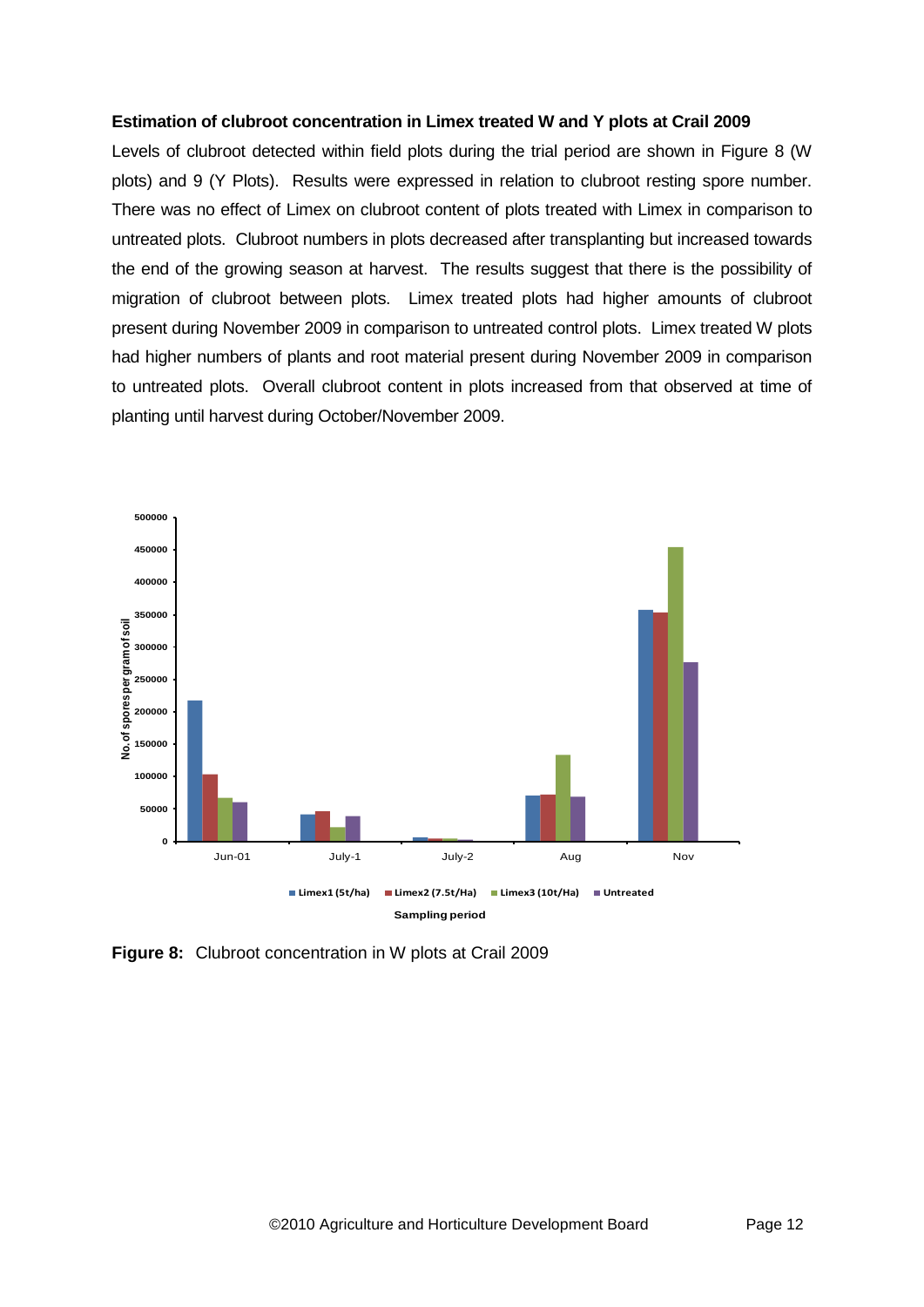

**Figure 9:** Clubroot concentration in Y plots at Crail 2009

Higher amounts of clubroot were recorded in Y plots (Figure 9) in comparison to W plots. There was no effect of Limex on clubroot content (lower amounts of Limex had been applied to these plots). Clubroot content within plots was significantly lower after planting (July) in comparison to other sampling times. Plots treated with Limex at 7.5 and 10 tons ha<sup>-1</sup> had higher amounts of detectable clubroot during November 2009 than untreated plots.

### **Marketable Yield of Broccoli in W and Y plots at Crail 2009**

The marketable yield of Broccoli in Y plots is shown in Figure 10 at Crail in 2009. All Limex treated plots gave high marketable yields (approximately 9 tons ha $^{-1}$ ) of Broccoli regardless of application rate. Untreated plots yielded only 2 tons ha $^{-1}$ . Similar results were obtained in harvests from W plots (Figure 11). However the marketable yield of Broccoli was lower in these plots (approximately  $5 - 7$  tons ha<sup>-1</sup>). Untreated plots in the W area had lower marketable yields compared to equivalent plots in Y areas.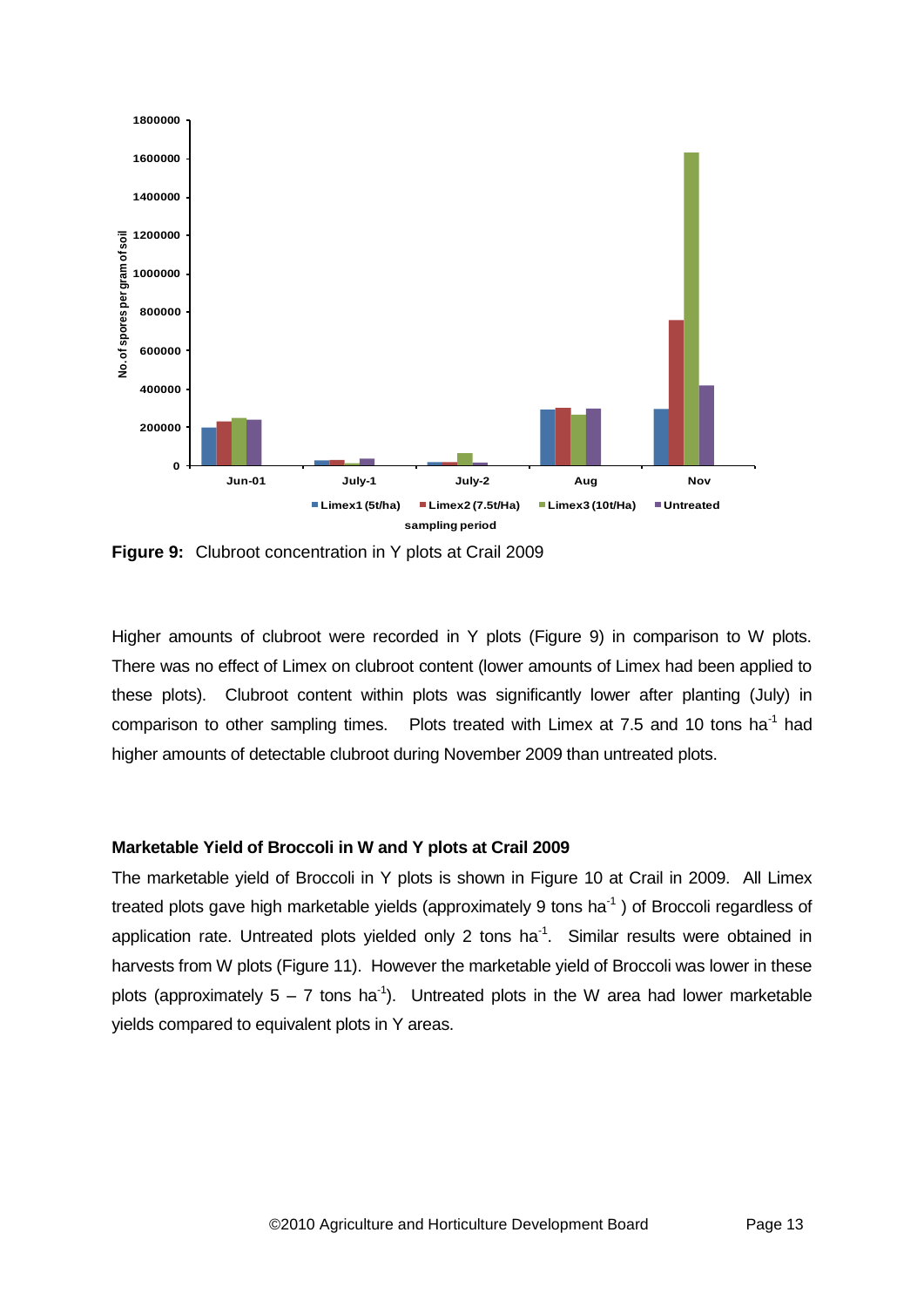

**Figure 10:**Clubroot concentration in Y plots at Crail 2009



**Figure 11:**Clubroot concentration in W plots at Crail 2009

## **Conclusions**

The results demonstrate that Limex can be used to control clubroot in heavily infested land while maintaining marketable yields of Broccoli crops. The optimal application rate was observed between 7.5 – 10 tons Limex ha<sup>-1</sup> although this would need to be confirmed in additional trials located in other production areas. The results show that the highest levels of clubroot were recorded in plots which had the highest yields. This suggests that the degree of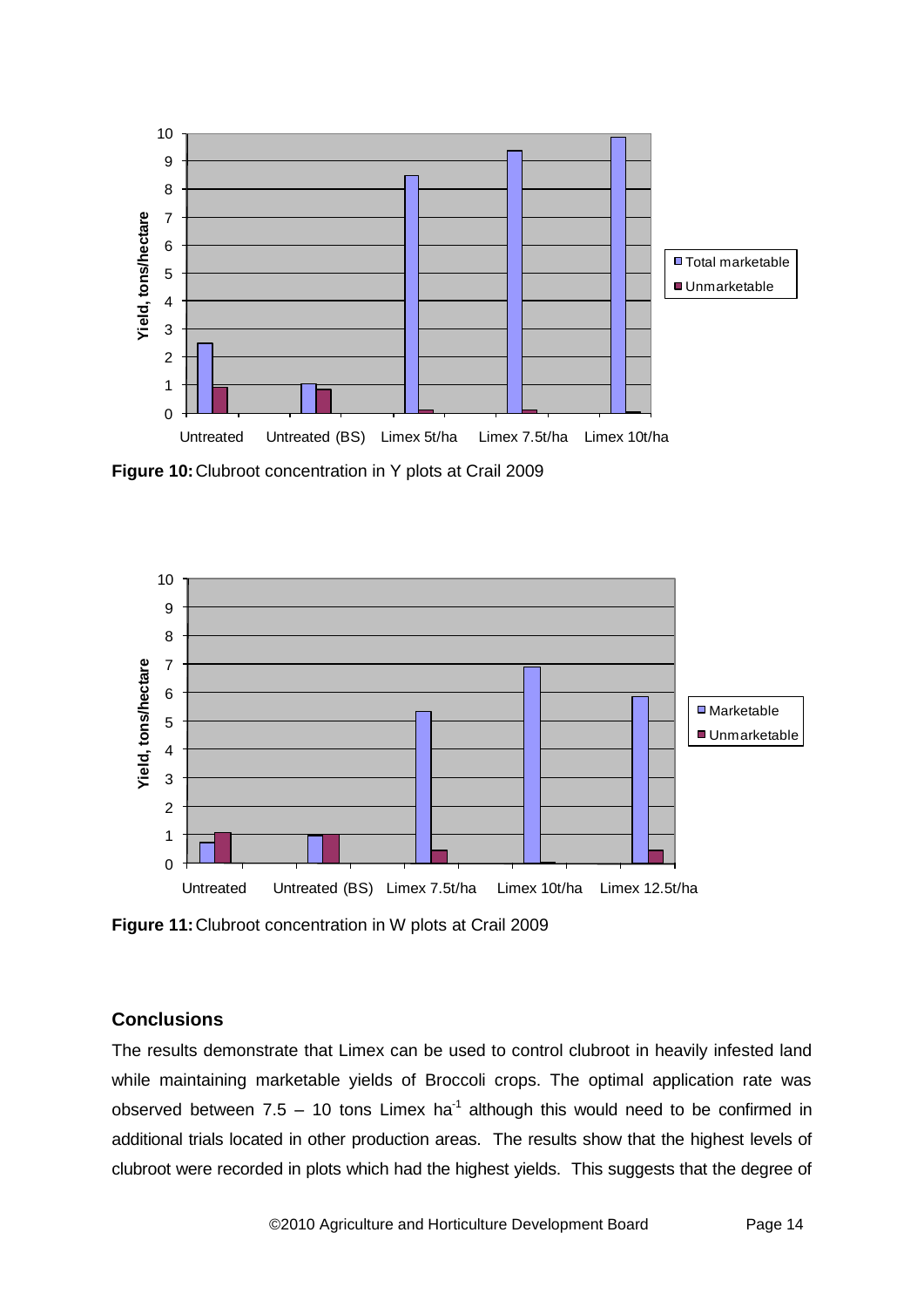root growth determines the amount of clubroot present in the plot at the end of the growing season. An alternative explanation may be that there is also a large amount of cross contamination between plots resulting in higher activity in plots supporting higher root growth. The cross contamination in the trial at Crail would have been lower because larger plots were used however smaller plot sizes would have been more prone to this effect. Treatment with Limex did not control the amount of clubroot in the plot compared to untreated controls. Limex appears to raise the pH and calcium levels in treated plots although the effect diminished with time. However this initial effect would appear to have been sufficient to result in high marketable yields.

# **Science Section Two (Laboratory clubroot Test Development)**

## **BACKGROUND**

Existing lateral flow technology (LFD's) for the detection of resting spores of clubroot (FV259) have been produced but require adaptation. A range of new components for the test will be required. The stability of the lateral flow test line will also need to be improved. Lateral flow test line variations will need to be developed and tested over the first year of the project and under different storage conditions to improve the storage time of tests. Tests will be required to determine test sensitivity and specificity of lateral flow format variation in relation to soil types where the output from the lateral flow test is different from that obtained using the qPCR clubroot molecular test.

### **Production of new** *Plasmodiophora brassicae* **antibody conjugates**

### **Method**

A clubroot lateral flow test, based on the protocol developed in HDC project FV259, was constructed. This time however a 5 x 5 mm sample filtration pad (www.whatman.co.uk) was inserted between the conjugate and membrane to inhibit blocking by soil particles (Figure 12.). A control line of anti-mouse serum (0.5mg ml<sup>-1</sup>) and a test line of a *Plasmodiophora brassicae* soluble antigen were applied to the membrane as described in HDC project FV259. Four batches of 50 conjugate pads each were prepared using Monoclonal antiserum EMA 3A5 (Batch 4) at a dilution of 1 in 200 in gold Warwick HRI conjugate buffer. To each 5 x 5 mm conjugate pad a 27 µl aliquot of the antibody bound gold buffer was applied. Following air drying each pad was incorporated in to a lateral flow device. Ten fold concentrations, ranging from  $1x10^8$  to  $1x10^2$  resting spores of *P. brassicae* in lateral flow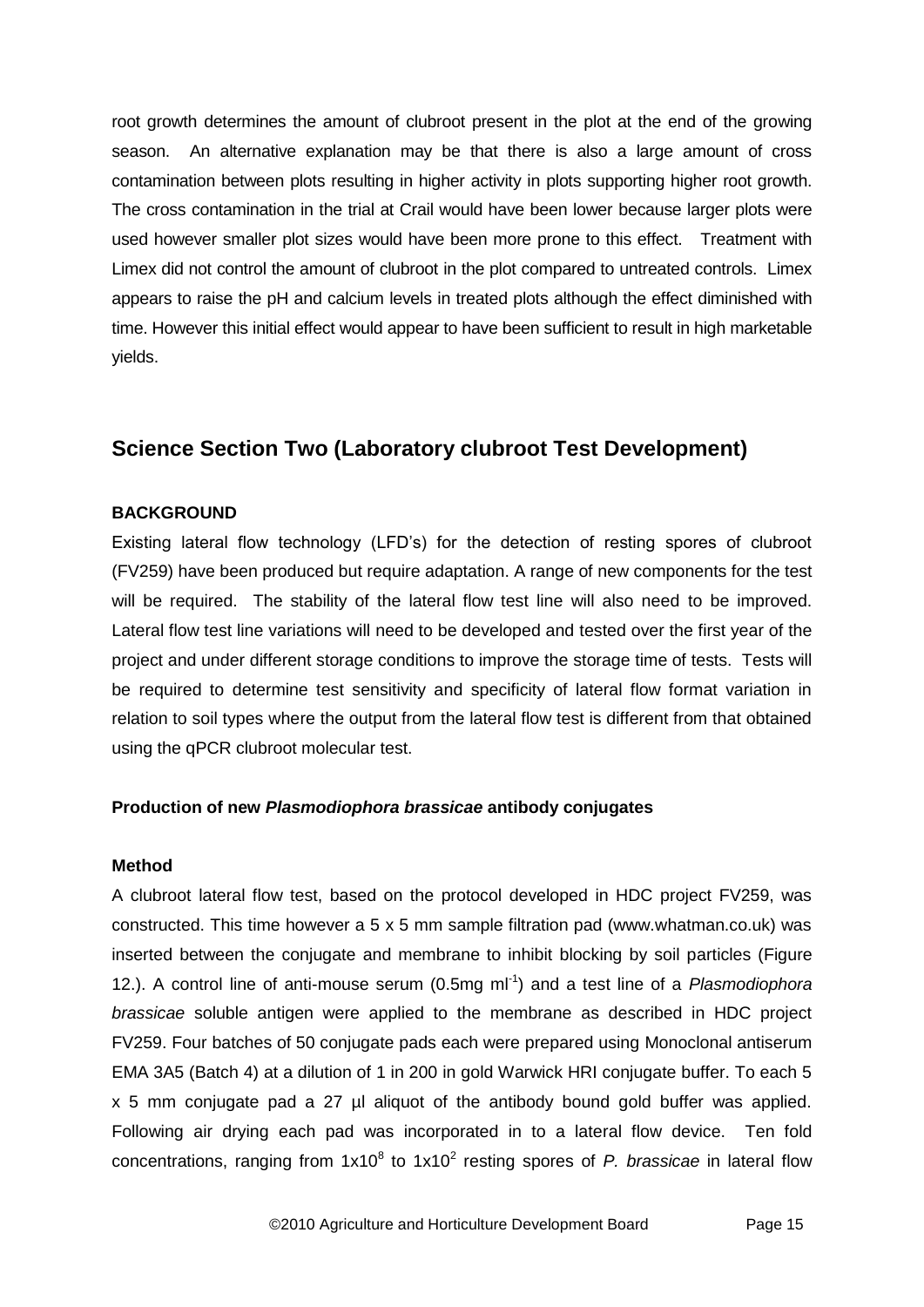sample buffer (Kennedy & Wakeham, 2008), were applied in 100µl aliquots to sample pads of seven constructed lateral flows. After ten minutes optical density readings (OD) were made using a Quadscan lateral flow reader [\(www.biodot.com\)](http://www.biodot.com/). A control of extraction buffer alone was added to an additional lateral flow at 100 µl volume. This process was repeated for each of the prepared conjugate batches.



**Figure 12:** Lateral flow device for semi-quantitation of clubroot resting spores

## **Results**

A linear correlation of 0.9878 was recorded between the *P. brassicae* resting spore numbers applied and the corresponding competitive lateral flow competitive lateral flow device (*clfd*) OD value generated (Figure 13). Visual observation of each of the *clfd* conjugate batches tested, recorded test line depletion of the *clfd* to occur in the region of 1x10<sup>5</sup> resting spores  $ml^{-1}$ .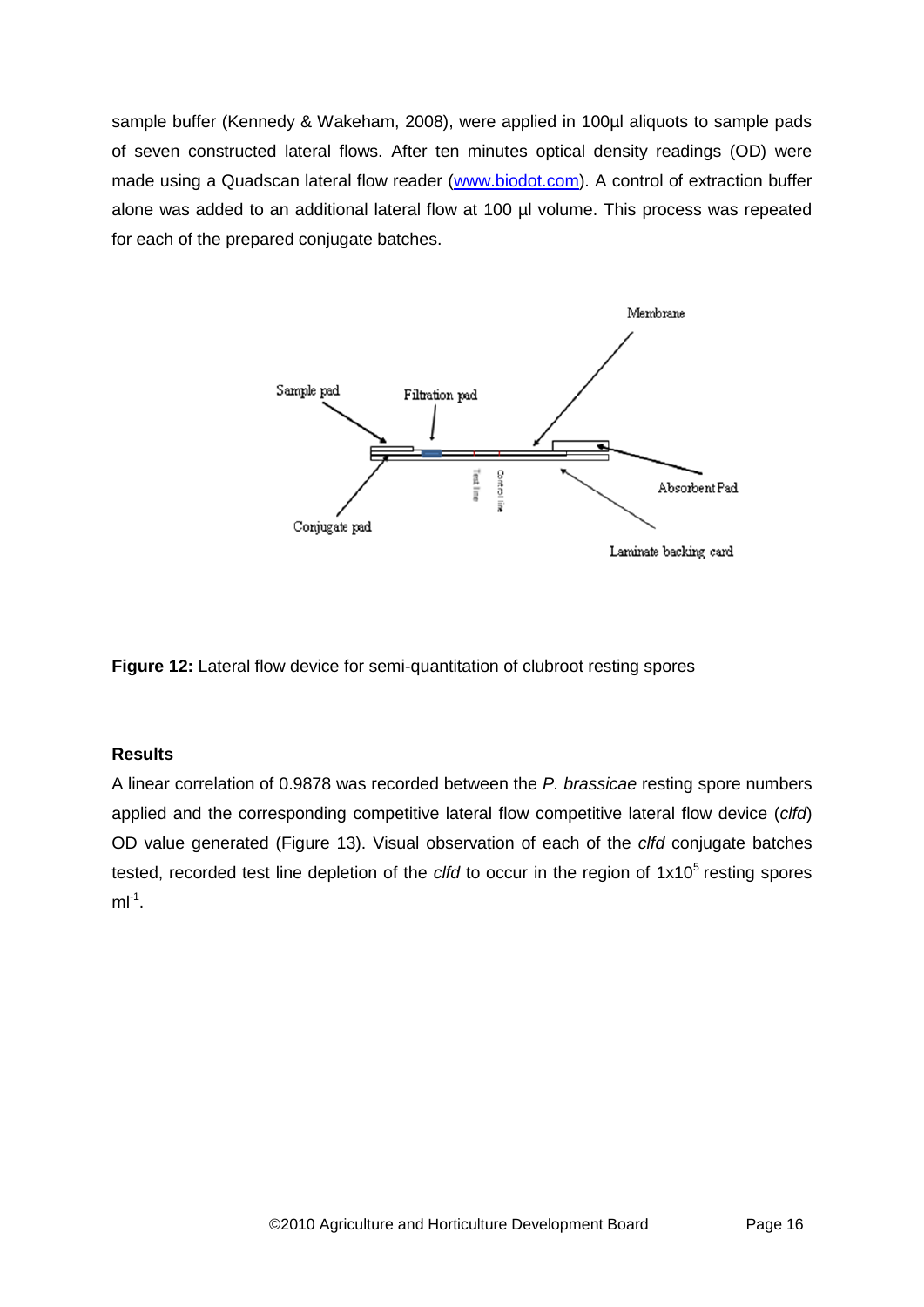



## **Conclusion**

Conjugate pads prepared as determined in HDC project FV259, proved optimal for semiquantitative detection of *P. brassicae* in liquid phase, using an electronic reader. Variability between the prepared batches was minimal and, the addition of a pre-filtration step in the lateral flow device did not affect test sensitivity. Monoclonal antiserum EMA 3A5, stored in 100µl lots at -20°C, retained an activity observed in previous studies (FV259).

### **Investigation of LFD test line stability**

### **Method**

A 10ml filtered 1x10<sup>8</sup> P. brassicae resting spore suspension in chilled phosphate buffered saline ((PBS) 0.01M phosphate buffer, 0.0027M potassium chloride, 0.137M sodium chloride, pH 7.4), was processed with Ballotini glass beads in a Fast Prep 120 machine [\(www.qbiogene.com](http://www.qbiogene.com/)*),* at a speed setting of 5 for 30 seconds. The sample was held on ice for 5 min. and the process was repeated twice. The liquid phase was microfuged at 5000 rpm for 5 min. and the pellet discarded. The retained liquid phase was adjusted to 10mg  $ml^{-1}$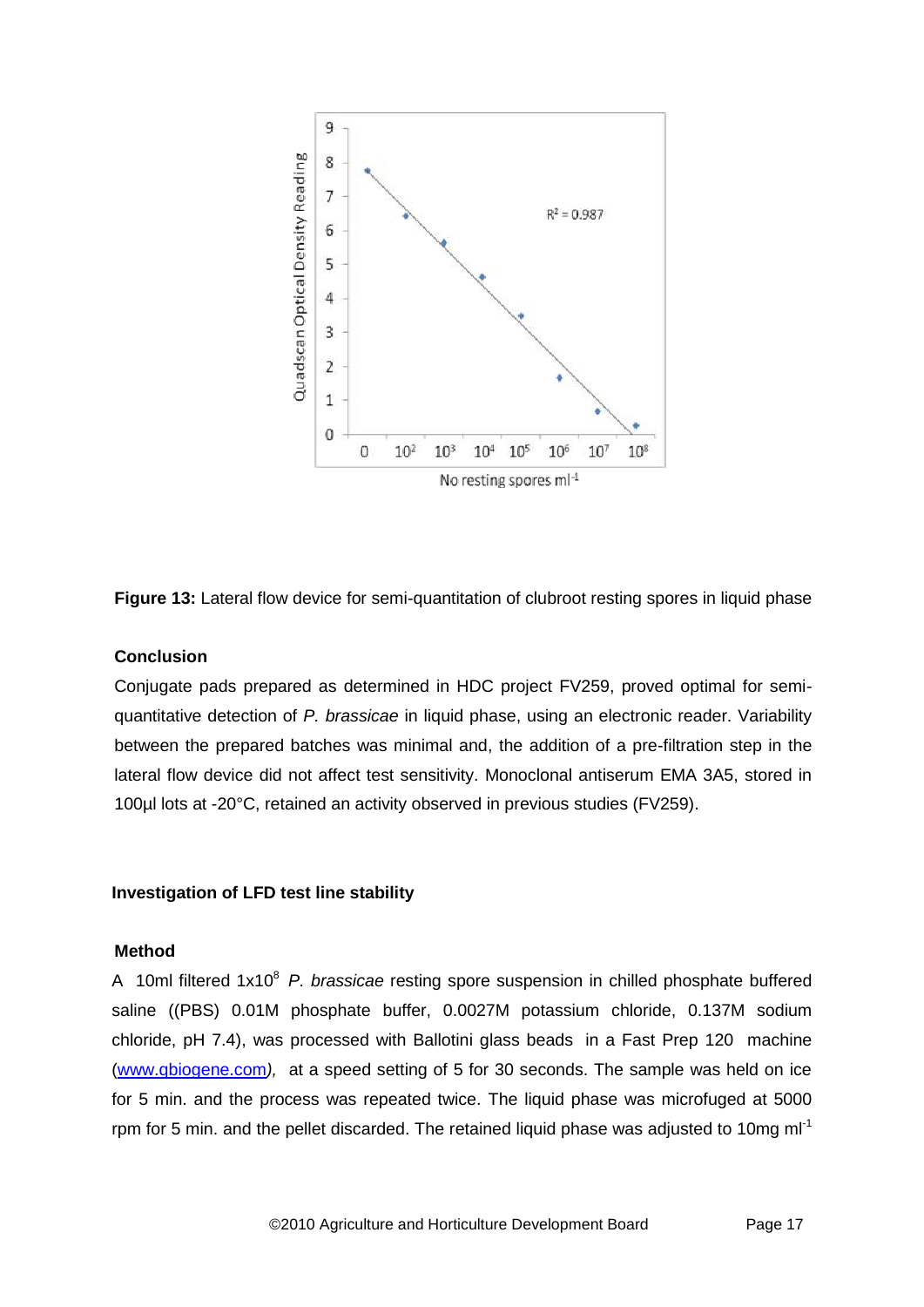in PBS and a series of lateral flow test line samples were prepared (Table 1). Each test line solution contained 1mg ml<sup>-1</sup> of P. brassicae soluble resting spore fraction.

**Table 1** Test line solution types for lateral flow application

| <b>Test line</b>                                                                |
|---------------------------------------------------------------------------------|
| P. brassicae soluble antigen in 0.0025M PBS                                     |
| P. brassicae soluble antigen in 0.0025M PBS, 1mg ml <sup>-1</sup> Poly-L-Lysine |
| 1mg ml <sup>-1</sup> Poly-L-Lysine in 0.025M PBS overlaid with                  |
| P. brassicae soluble antigen in 0.0025M PBS                                     |
| P. brassicae soluble antigen in 0.0025M PBS, 0.5% Bovine Serum                  |
| Albumin                                                                         |
| P. brassicae soluble antigen in 0.0025M PBS, 0.5% Casein                        |

A control line of an anti-mouse serum at 0.5 mg ml<sup>-2</sup> [\(www.sigmaaldrich.com\)](http://www.sigmaaldrich.com/) was sprayed directly on to the membrane surface of a lateral flow (Figure 12) using a flat bed air jet dispenser (Biodot Ltd,West Sussex, UK) at a constant rate of 50 m/s. The *P. brassicae* (clubroot) test line fractions were individually applied to lateral flow membranes (Figure 12) at a rate of 25 m/s. The lateral flow membranes were air-dried overnight at 18 to 20° C, sectioned in to 5mm strips and a conjugate pad inserted before being individually housed in a plastic case (EVL, Netherlands). Using ten fold concentrations of *P. brassicae* resting spores in sample buffer, 100µl aliquots were applied to the competitive lateral flows (*clfd*) of each test line type. Optical density readings were made 10 min. after application using a Quadscan lateral flow reader. A control comprising of extraction buffer alone was included for each test line type at 100 µl volume. This process was repeated twice.

## **Results**

Addition of test line material and / or pre striping the *clfd* membrane with Poly-L-Lysine did not improve the interaction of monoclonal antibody / antigen binding at the clubroot *clfd* test line (Figure 14a). In addition, these components gave no benefit in retaining test line activity over time (Figure 14b). Degradation of the test line was observed for all *clfd* test line applications over time. Sensitivity and quantitative loss of the test was observed three months post test line application.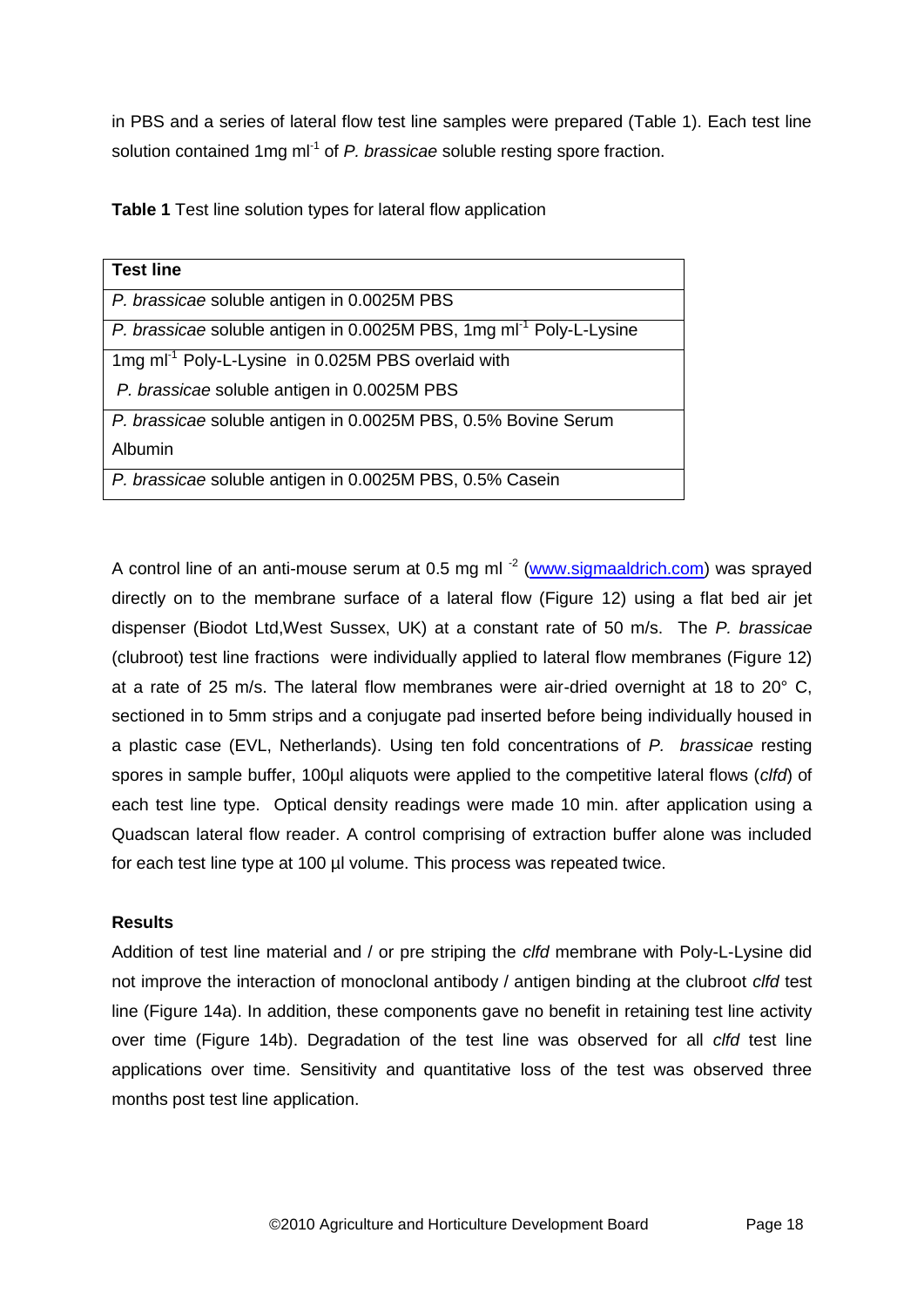

No of resting spores ml<sup>-1</sup> lfd sample buffer



### **Conclusion**

To date stability of the clubroot *clfd* test line antigen has proved difficult. The addition of components to the test line fraction, prior to clfd membrane striping, has shown no benefit in attaining a robust test over time. In addition, competition in binding of the clubroot antigen and the incorporated proteins to the membrane was observed and, test line optical density values (OD) reduced accordingly. Poly-L-Lysine, a positively charged polymer, routinely used as a binding support for biological material, did not enhance *P. brassicae* binding or retention to the membrane test line application area. Additional studies since have however determined that heat and protease affect the resting spore test line antigen and antibody binding. No effect was observed when a DIG glycan differentiation kit was used indicating that a glycoprotein is not involved in the complex binding between the *P. brassicae* antigen and the monoclonal antibody (MAb). Generally it has been observed that where resting spore fungal surface washings have been used to induce an immune response, the resultant antibodies have bound to glycoprotein fungal antigenic determinants (Macdonald *et al*., 1989, Werres & Steffens, 1994). Analysis of the chemical composition of *P. brassicae* resting spore wall (Moxham & Buczacki, 1983) found no evidence of glycoprotein